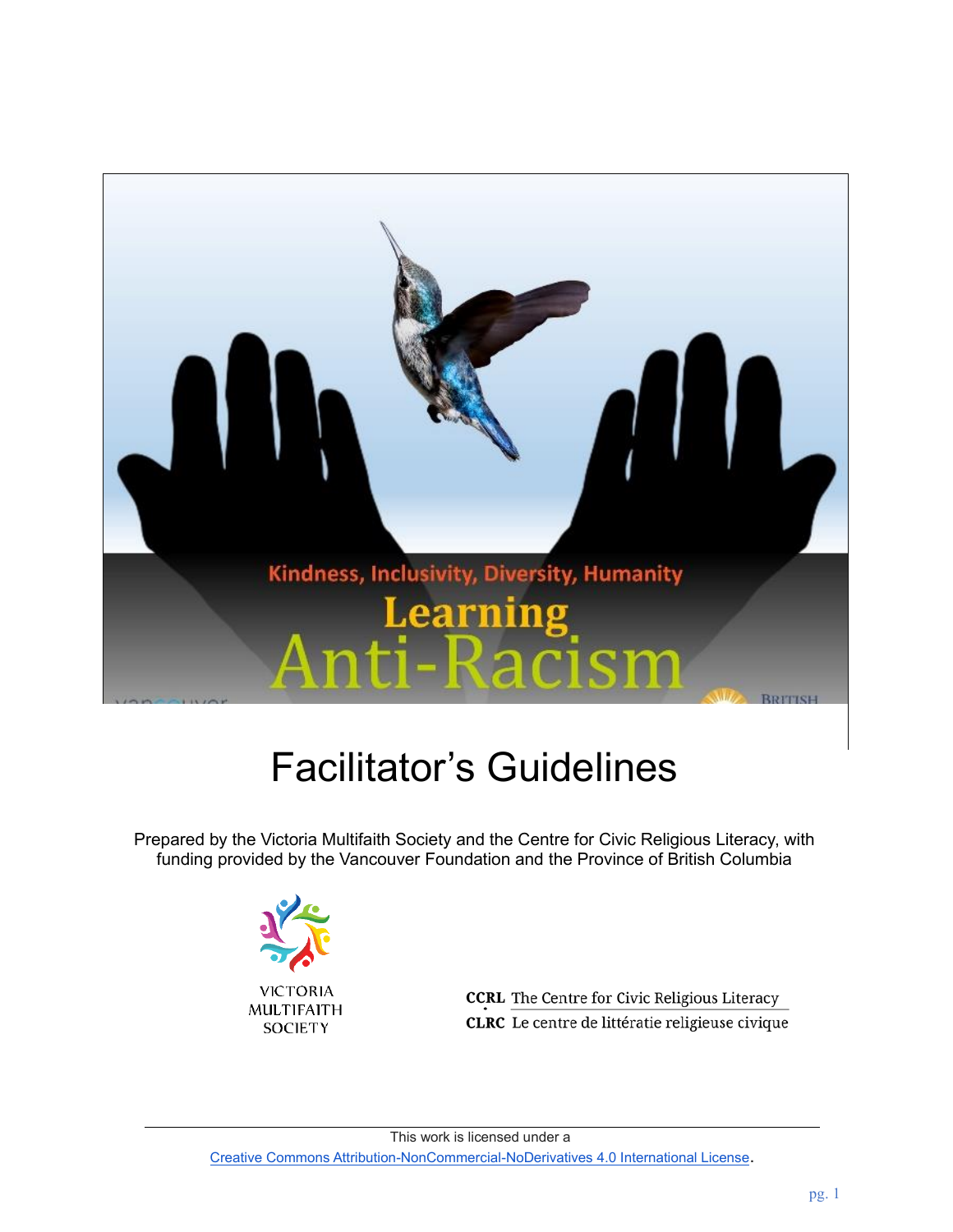Dear Facilitators,

Thank you for facilitating these anti-racism workshops. Your leadership is invaluable. By facilitating, you are encouraging empathy and insights towards personal and social transformation. A discussion about race and racism is everyone's responsibility in society, so *thank you* for taking on this role. It is not easy but it is important, so we share these details to help you understand this tool. We also offer some suggestions to support you in this important conversation. With that in mind, please use this resource as a Toolkit for your local needs. We encourage you to continue improving it to progress this conversation.

#### *How much time commitment is involved?*

We are suggesting that the workshops be 90 minutes in length, held on a weekly basis, but this is flexible. Facilitators are free to adapt this timing depending on the needs of the group. The "Pre-workshop" material is highly encouraged because it will add significantly to the value of the tool. Reflections and comments drawn from their learning will inform the Debriefing discussion and can be used as a flexible time element by the facilitator.

#### *Who are the workshops designed for?*

The tool is intended for people of different backgrounds and age groups, from teenagers and up. The size of the group can also vary widely since the format involves breaking into small groups for the first discussions. If the group is too large to do the Debriefing discussion together, it can be divided into small groups.

#### *Who can facilitate?*

Some will be trained facilitators, others may have little experience leading groups. The most important element is to have knowledge of the subject and a sensitivity to the dynamics involved. We also encourage facilitators of all backgrounds to remember that a facilitator's role is to:

- $\ddot{+}$  Promote and guide discussion. Ensure that each participant has an opportunity to contribute, and that the conversation is on track and moving forward.
- $\downarrow$  Set an inclusive tone and space so all participants are comfortable to contribute.
- $\downarrow$  Encourage honest self-reflection and analysis so that participants reflect, listen, and grow.

To that end, we would like to suggest the following guidelines for the sessions:

- $\ddot{+}$  That all facilitators reflect (before, during, and after each workshop) on their own perspectives and understanding about race and racism, and how this identity may also include many others, such as ethnicity, religion, spirituality, socio-economic status, gender, sexual orientation, etc. Please read "Facilitator Self-Reflection" (page 4) for more details.
- $\ddot{\phantom{1}}$  That all facilitators maintain an optimal atmosphere for learning by setting common guidelines for the group to prevent or defuse any potential conflict that may develop between participants. To do so, please read the "Opening Agreements" (page 7) to the group so that everyone begins with common guidelines.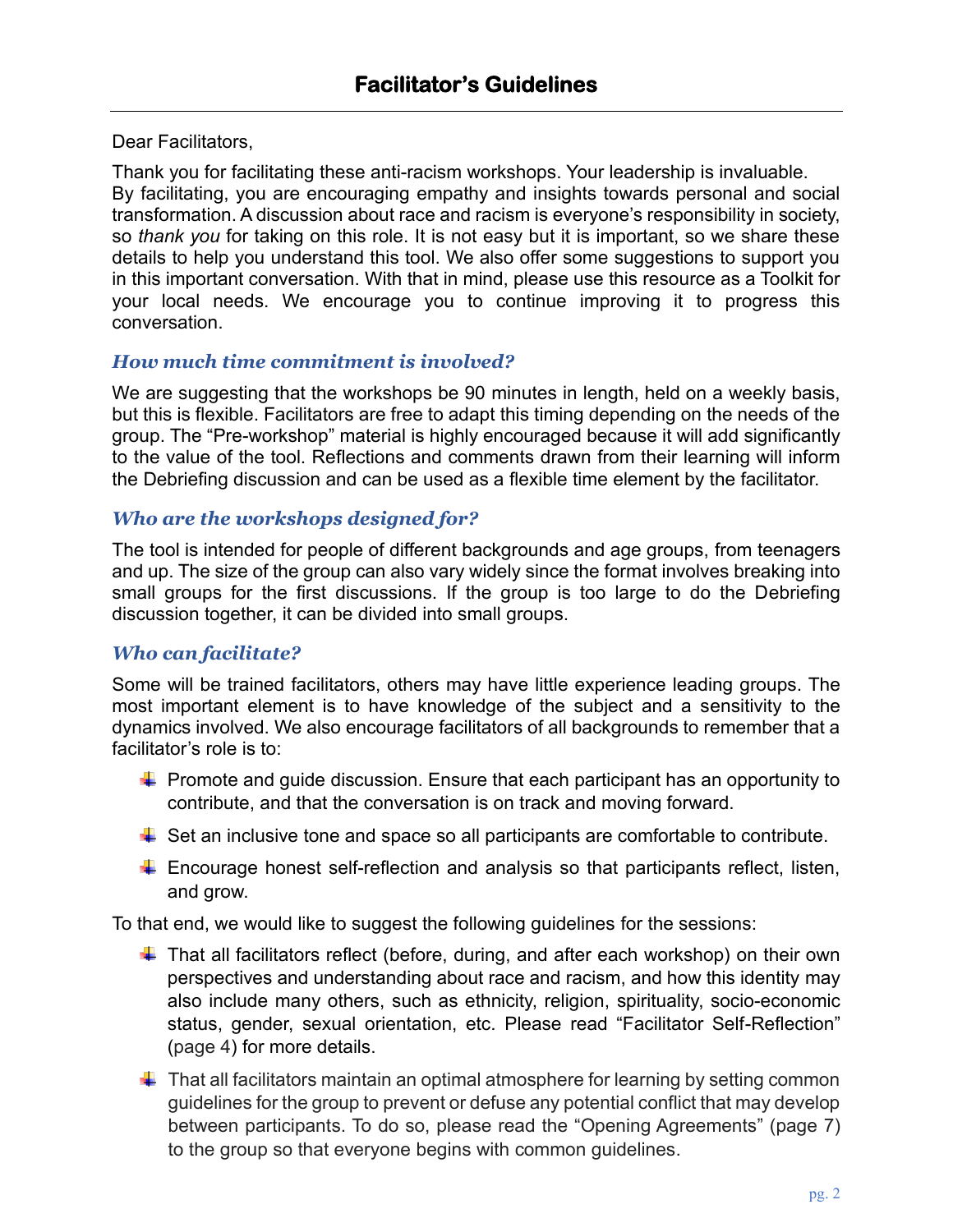# *Is there room for flexibility in the format?*

Every group will have a different character and different needs. Please use this Toolkit<sup>1</sup> for your needs and be flexible in your pre-workshop preparation and the duration of your sessions in order to meet the needs of your group. To this effect, we encourage you to:

- $\triangleq$  Consider including a "sacred opening" that you are comfortable with, resonates with you and is a part of your identity. This can be a time of individual or group reflection, meditation, prayer, ceremony, or reading, and/or setting the atmosphere with music that would suit your group, if appropriate. It's important to check first whether group members are comfortable with this.
- $\downarrow$  Consider switching up the small discussion groups after the first or second session, or adding time for Q&A if you include a guest speaker.
- $\ddot{\phantom{1}}$  Consider hosting a full debrief session if you host a series of workshops or the full selection of eight workshops. It would be an opportunity for attendees to reflect and consider: "Are you thinking differently after this? Are you having new conversations that you found difficult before?" As a full session on its own, the debrief can be a time to cement the relationships that have been built before they leave too.

*The overarching goal of Learning Anti-Racism Toolkit is to help us reimagine our communities & find ways to create an inclusive environment where everyone belongs, everyone contributes and all are considered worthy of respect.*

Deconstructing racism will take time because it was constructed over a long period time. We wish you every success in pursuing this goal and express enormous appreciation for helping to bring it about. Thank you for invaluable leadership.



 $1$  Regarding the graphics chosen for the project, the symbolism of the hummingbird and some of the meanings are health, joy and harmonious relationship. In this website on the symbolism in the Pacific Northwest culture, the lesson of the hummingbird legend is that each person has gifts to give. <https://www.first-nations.info/hummingbird-totem.html>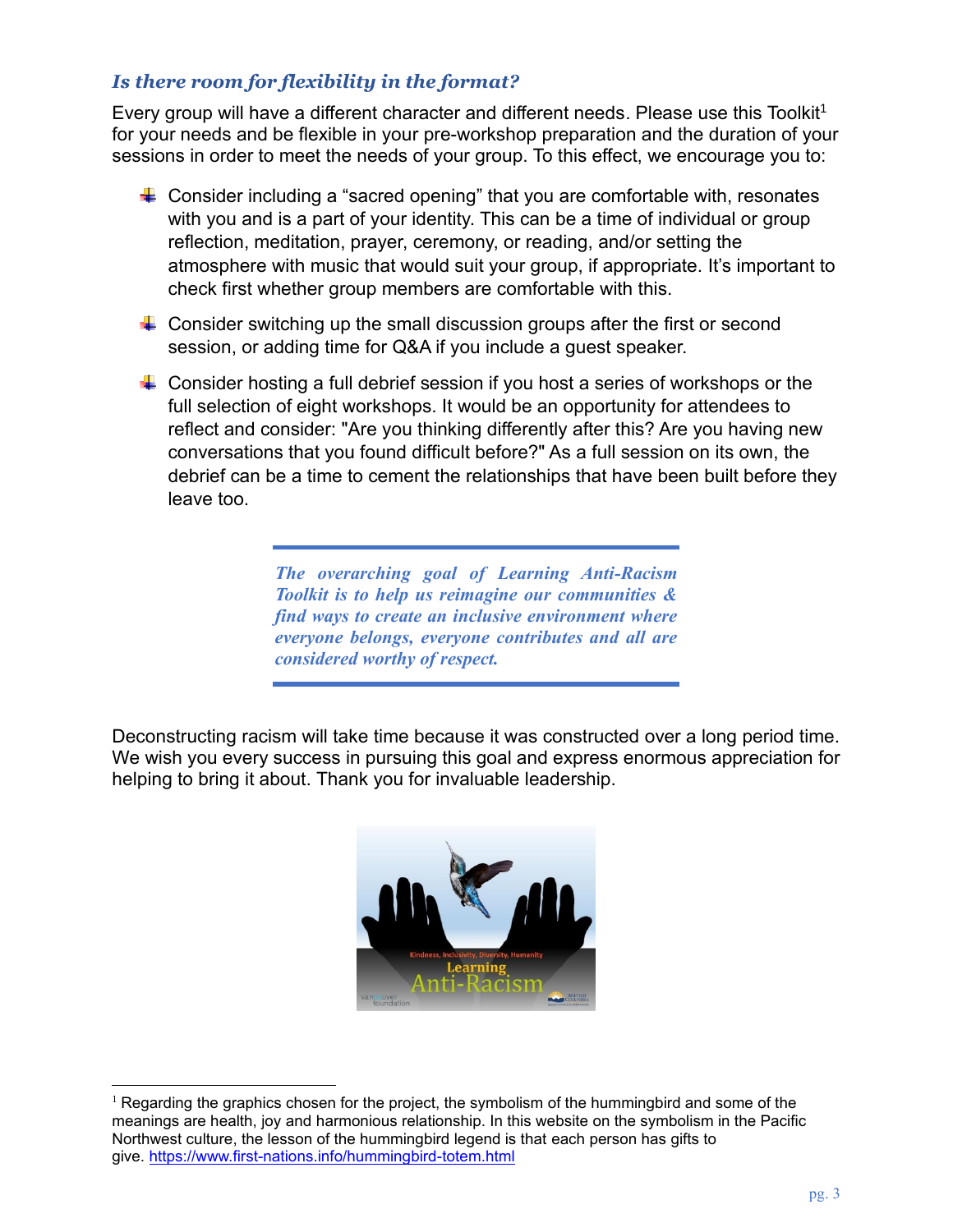# *Facilitator Self-Reflection*

*These questions prompt individual reflection to help facilitators reflect on their own knowledge, unconscious bias, and potential areas of privilege (based on one's ethnicity, identity, or role, such as a community leader, instructor, or another person of authority in the discussion space). They are listed to encourage further thinking and preparation for these discussions.*

#### *Reflection about my identity, perspective, and others' perception of me*

- What are my goals and motivation in facilitating these sessions?
- When I talk about the different groups in each session, am I using my own perspective or bias to describe /discuss them? Or, am I sharing the voices of those from the actual community so that they are represented and not me?
- How may the participants relate to me (or not), based on my visible and invisible aspects of identity (related to title, gender, race, ethnicity, religion, sexual orientation, education level, height, neuro diversity, ableism, income, etc.)? How can I acknowledge my privileges (or lack of) in a way that creates comfort and openness among participants?
- Considering the group and the subject matter, am I the best person to facilitate, based on my identity, resources, location, knowledge, and perspectives? If not, who should I invite to facilitate or co-facilitate with me? Should it be someone from the racial or religious community that we will be discussing?<sup>2</sup>

# *Reflection about the potential participants*

- Who are the participants? What do I know about their lived experience in relation to each session? What more do I need to learn?
- To what extent am I aware of the diversity within the groups we are discussing about in each session? Do I need to learn more to see the diversity within each group based on their history, politics, geography, etc.?
- Why are participants attending these sessions? What is their objective in comparison to my own?
- Am I familiar with the different abilities and language proficiency among my participants? Will different forms of communication and engagement be needed to make this accessible for my different participants?
- How should the large group and small groups be formed to be mindful of those who are sharing and those who are listening? Discretion and consultation may be needed to determine whether diversity within each group is best or whether it's

 $2$  We highly recommend you find a co-facilitator who is a member of the community you are discussing in your workshop, if you do not belong to that community yourself. Because racism is multi-layered for different groups, it is hard for someone not from the community to fully understand the lived perspective within that group. To avoid misrepresenting the group or causing unintended harm, please seek a co-facilitator from the community in discussion to offer the needed perspective to engage appropriately.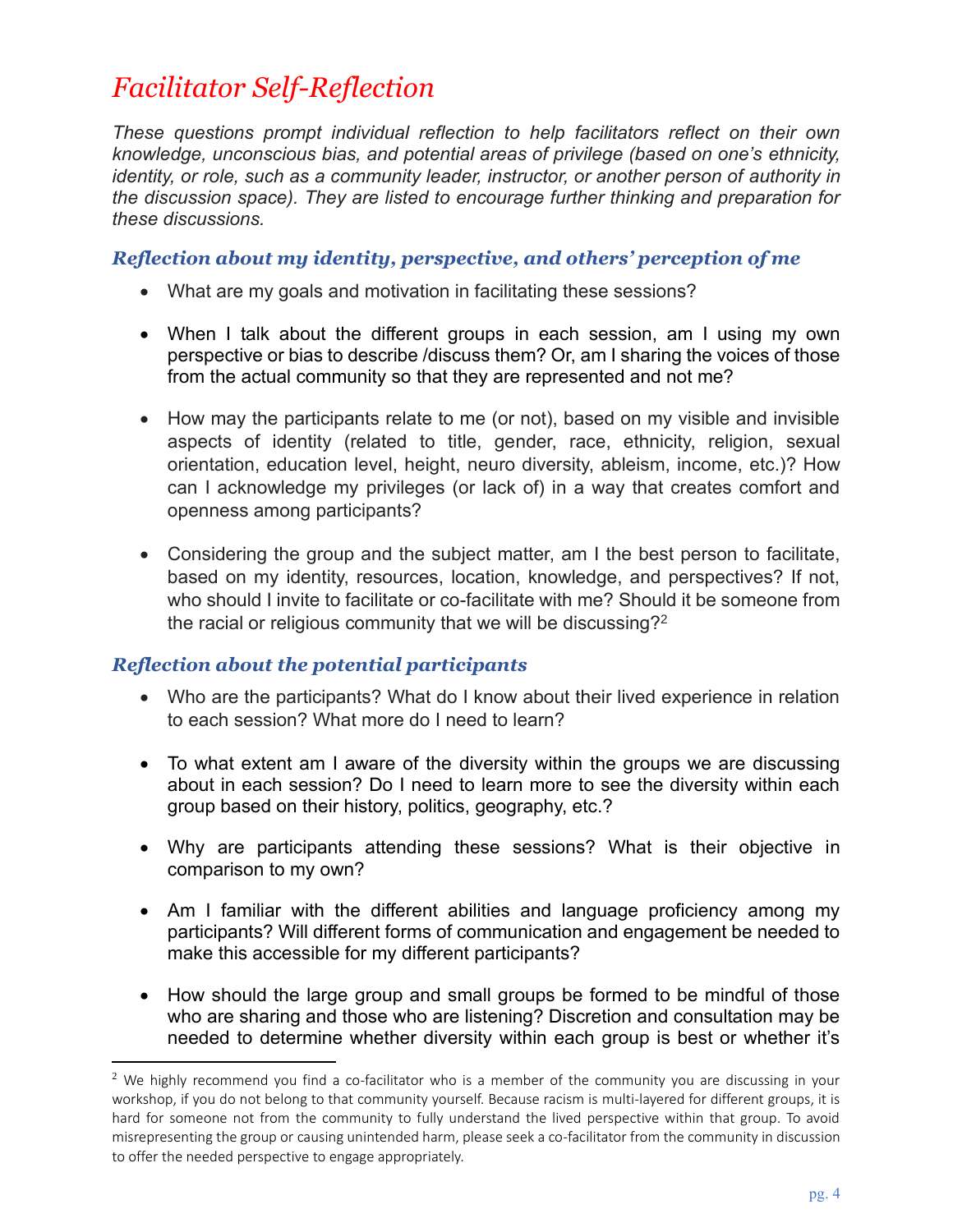more appropriate to divide participants based on race, ethnicity, gender, religion, language, or in another way so that all participants feel safe sharing honestly for the purpose of understanding. What grouping will increase understanding and minimize harm?<sup>3</sup>

#### *Reflection about my responsibility as facilitator*

- Racism is political. Am I familiar with the politics and personal history among participants that may influence the group discussion? How prepared am I to listen and ask questions if I am not familiar with the details of those experiences?
- Am I prepared to engage with the trauma, anger, confusion, silence, or discomfort that may arise from these sessions? How do I best respond if this happens? What if these emotions trigger me?
- What is my plan if I find this role more difficult than anticipated? Who is a local facilitator or guest speaker $4$  I can reach out to for support?

# *Reflection about how to facilitate*

#### Preparing for facilitation

- Have I researched how to do an appropriate land acknowledgement<sup>5</sup>? Is it possible for me to personalize it to explain how I understand or relate to local Indigenous Peoples or treaties?
- Concerning our meeting space, how can I acknowledge any power and privilege that may be inherent in the space, so that discomfort can be minimized?<sup>6</sup> And, if there is discomfort, how can I physically rearrange or transform the space to make it welcoming?

 $3$  At times, a person's questions, despite their sincerity to understand others respectfully, may be harmful to people listening to the question because of harmful experiences a listener may have had in their past that are related to aspects of the question. Though a listener may not intentionally mean to relate their past to a current situation, those who have been traditionally marginalized in society may have experienced countless instances of racism. As a result, it is natural for many to unconsciously relate their past and present, especially during a conversation about racism. For this reason, a facilitator needs to carefully consider the experiences of speakers and listeners and create a grouping and atmosphere that can be welcoming to everyone.

<sup>&</sup>lt;sup>4</sup> Guest speakers for these workshops need to be selected carefully. They can be from any part of society, but need to inform, be aware of, and offer different perspectives, be knowledgeable in their topic, promote dialogue, and ideally promote self-reflection among the participants.

<sup>5</sup> A land acknowledgement or territorial acknowledgement is a formal statement, often spoken at the beginning of a public event, which is taking place on land originally inhabited by or belonging to Indigenous Peoples. Acknowledging territory shows recognition of and respect for Indigenous Peoples. It is recognition of their presence both in the past and the present. Some examples of land acknowledgements are from the [University of Northern British](https://www2.unbc.ca/indigenous-resource-dati/traditional-territory-acknowledgement)  [Columbia,](https://www2.unbc.ca/indigenous-resource-dati/traditional-territory-acknowledgement) the [University of Victoria](https://www.uvic.ca/) and the [BC Humanist Association.](https://www.bchumanist.ca/territorial_acknowledgement) To find your local traditional territory and peoples, check: [https://native-land.ca/.](https://native-land.ca/) and the [Government of BC First Nations pronunciation guide.](https://www2.gov.bc.ca/assets/gov/british-columbians-our-governments/indigenous-people/aboriginal-peoples-documents/a_guide_to_pronunciation_of_bc_first_nations_-_oct_29_2018.pdf)

<sup>6</sup> Discomfort can exist in schools, religious buildings, hospitals, and other buildings for some individuals depending on their experience in them.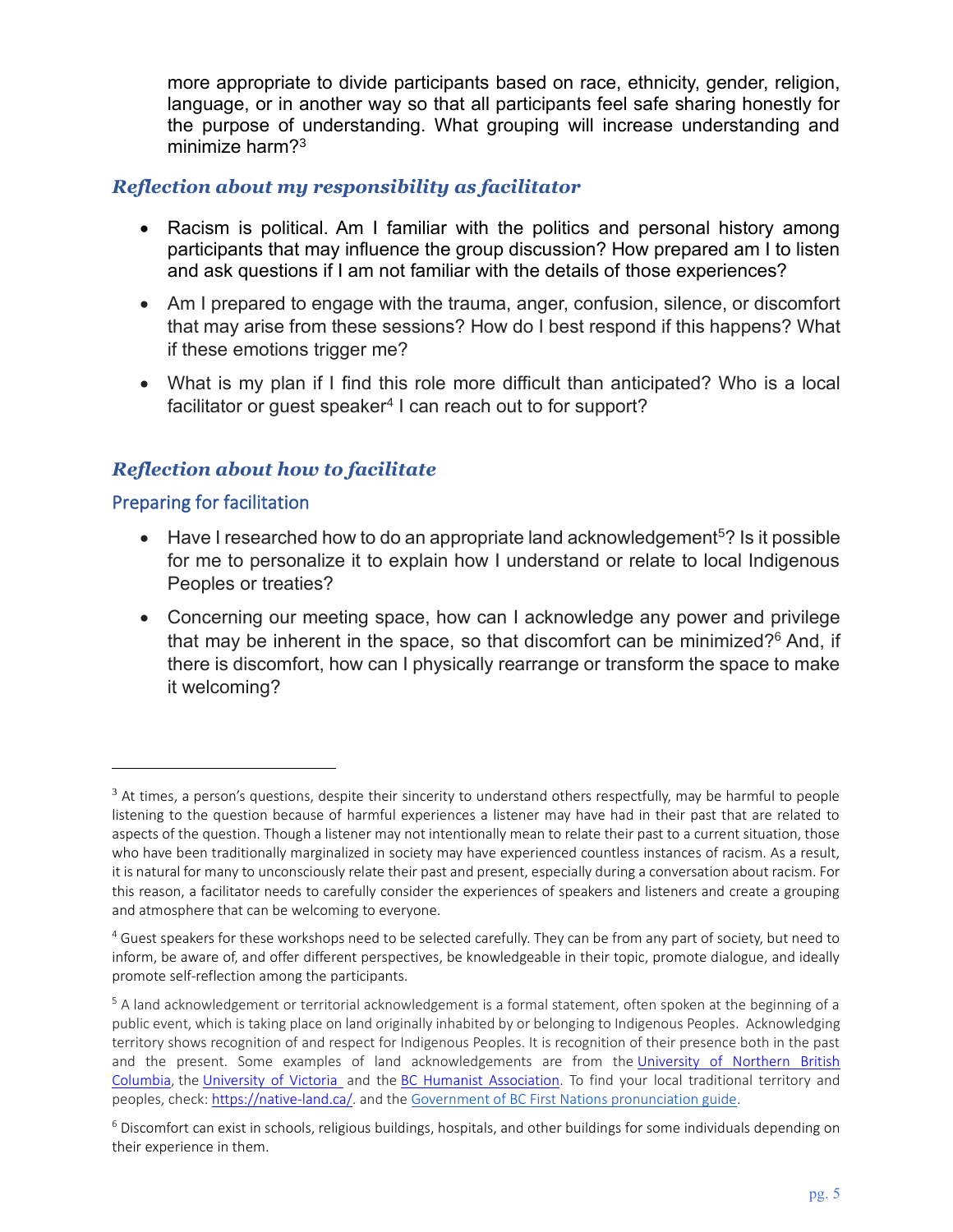- To create a welcoming space and be available for additional support, how early will I arrive before the session?
- What local and/or online resources or supports (e.g. counsellors, art therapists, other professionals, reading material, or community leaders or groups) can I offer pre-, during, or post-sessions, so that participants who are triggered or harmed during our group conversations can access them when needed and practice selfcare?

#### Opening and during the facilitation

- What will my opening remarks at each session look like?
- As the group facilitator, how can I encourage greater comfort and sense of trust among the participants so that they are open with and honestly listening to one another?
- Participants may be arriving from various activities and circumstances. How can I help participants settle, refocus, and prepare for the discussions when they first arrive? Is a sacred opening, sharing circle, silent note taking on their phones or in a notebook appropriate?
- What listening or dialogue exercises should I begin each session with to create the sense of community and trust that is needed for this topic?
- Are there personal stories or perspectives that I can or should share to model being open in a brave space?
- When we break into small groups, should I select facilitators to lead the conversation? If so, should I approach specific people beforehand for their help, to ensure that those individuals are those who comply with the group guidelines and workshop goals? Or, is it more appropriate to invite external facilitators to guide small group discussions?

#### Closing the facilitation

• How can I close our sessions in a reflective and thoughtful way that promotes further thinking, listening, and self-care? Is a sacred closing, sharing circle, or silent note taking on their phones or in a notebook appropriate?

#### After the facilitation

- To create a welcoming space and offer support, how long am I willing to stay after a session if people would like to talk more? How will I communicate these options for further dialogue with the participants?
- How can I practice self-care for myself after these difficult conversations? (For reference, see: *["Four Key Dimensions of Self-Care"](https://ca.ctrinstitute.com/blog/4-key-dimensions-self-care/)*)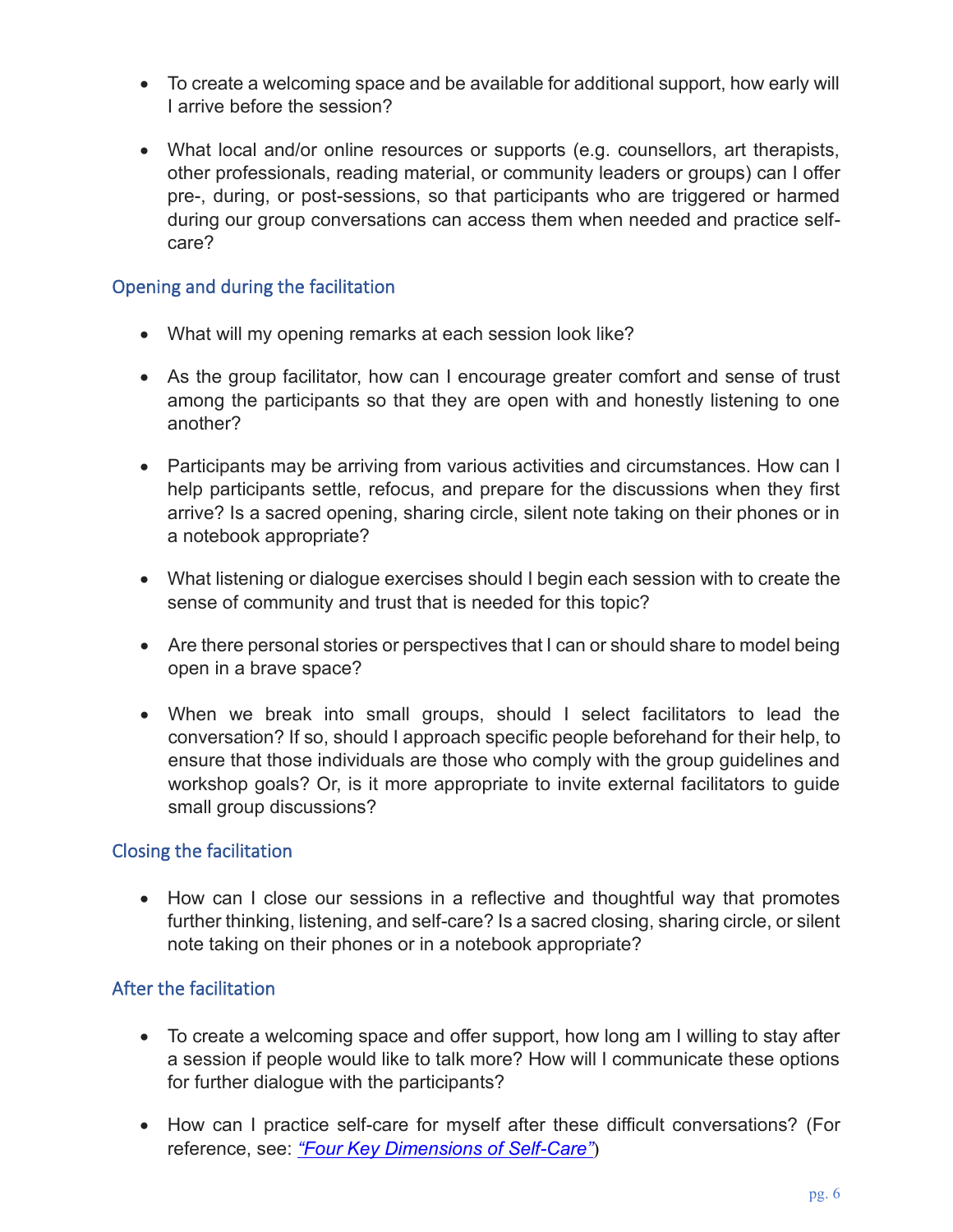# *Opening Agreements:*

*The best discussion guidelines are those that are co-created with attendees, agreed upon, and specific to the dynamics of each group because every group is different. These are recommended guidelines and we encourage you to build upon them and adapt them for your group needs. We encourage you to review the agreed upon guidelines at the beginning of each workshop to remind all attendees, and reset the tone and focus of each session. Please feel free to use and adapt the following as a script or even as a written agreement. These guidelines are also in the "Learning Anti-Racism Participant's Copy".*

Welcome to/back to our important conversations about race and racism. Let's be mindful of the importance of seven key practices in our discussion.

# 1. Promote the value and practice of respect:

Please communicate your ideas respectfully. This includes respecting the value of the person behind the idea. We may not agree with each story, idea, or question that is raised but respecting the person can help us go through these sessions together with honesty and empathy. This makes room for others and active listening.

Respect looks different in every culture. To agree or show that they are listening, some cultures nod in the middle of listening. To be neutral, other cultures do not like to nod. Some cultures like to interact in the middle of discussion to show that they are highly engaged in conversation, while other cultures may see that as interrupting and being rude. Let's discuss what respect looks like for our group of participants. (Include specific examples here that the group agrees on.)

# 2. Maintain confidentiality:

Race and racism can relate to very personal experiences, observations, or thoughts. Let's agree to keep our comments private. If we get permission from someone to share their stories, observations, or thoughts with others who are outside our group meeting, let's agree to share the comments without naming the person who said it. Let's be sure to omit any identifiable details that can trace the story back to them too. This way, we can create an environment of trust that welcomes more sharing from the group.

# 3. Use "I" statements:

All participants are individuals and do not reflect their community, affiliated group, neighbourhood, etc. Sharing "I" statements helps us remember that each person is sharing from their personal perspective and experiences. "I" statements are not shared in defensive or offensive tones. For example, "I feel frustrated when people ask me 'Where are you really from?' when I was born in Canada." [Ask your group to offer other examples that are appropriate for the group and include them here.]